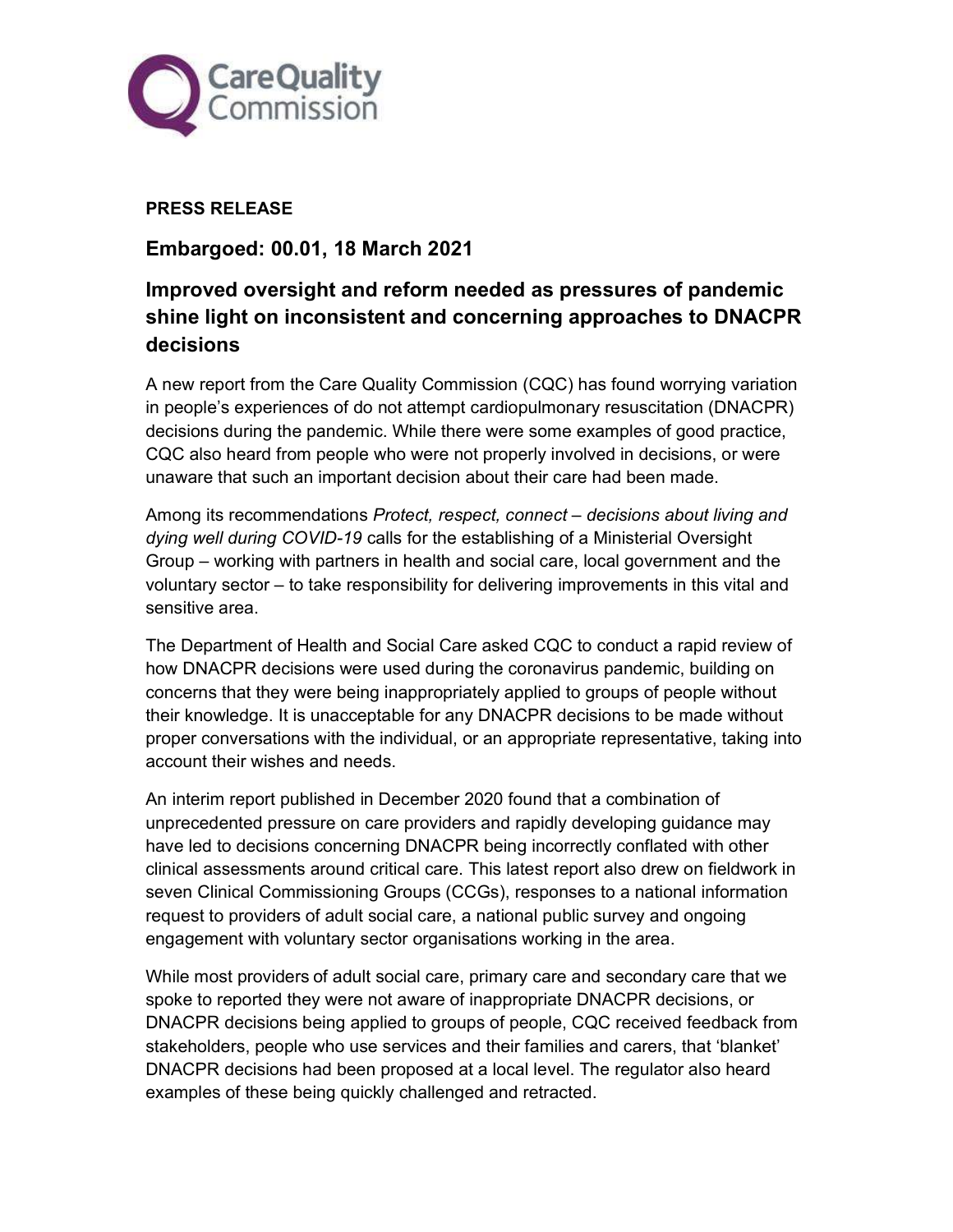Across the review process, whilst inspectors did find some examples of good practice, they also found a worrying picture of poor involvement of people using services, poor record keeping, and a lack of oversight and scrutiny of the decisions being made. In its interim report, CQC made it clear that all care providers must assure themselves that any DNACPR decisions have been made appropriately, in discussion with the person and in line with legal requirements and best practice. These shortfalls in governance must be addressed if providers are to assure themselves that decisions were, and are, being made on an individual basis, and in line with the person's wishes and human rights.

The pressure of responding to COVID-19 was found to have had an impact, including on the time that staff had to hold meaningful conversations. A lack of training and a large amount of rapidly changing guidance about all aspects of providing care during the pandemic also presented significant barriers.

However, the issues raised in this report – including limited understanding of the importance of good conversations around what should happen if someone was to become very ill, and the need for proper and consistent processes around this – predate the pandemic.

Rosie Benneyworth, Chief Inspector of Primary Medical Services and Integrated Care at the Care Quality Commission said: "Personalised and compassionate advance care planning, including DNACPR decisions, is a vital part of good quality care. Done properly, it can offer reassurance and comfort for people and their loves ones – before and during difficult times.

"It is vital we get this right and ensure better end of life care as a whole health and social care system, with health and social care providers, local government and the voluntary sector working together.

"COVID-19 has brought this to the fore but these are not new issues. While this rapid review was not asked to make judgments on how decisions might have impacted individual cases, we have to take this opportunity to address these problems. We need to make sure that people have the opportunity to discuss their wishes about care and treatment in a compassionate and person-centred way."

#### **Ends**

For media enquiries about the Care Quality Commission, please call the press office on 020 3855 4621 during office hours.

Follow the team on Twitter for the latest national announcements: @CQCPressOffice.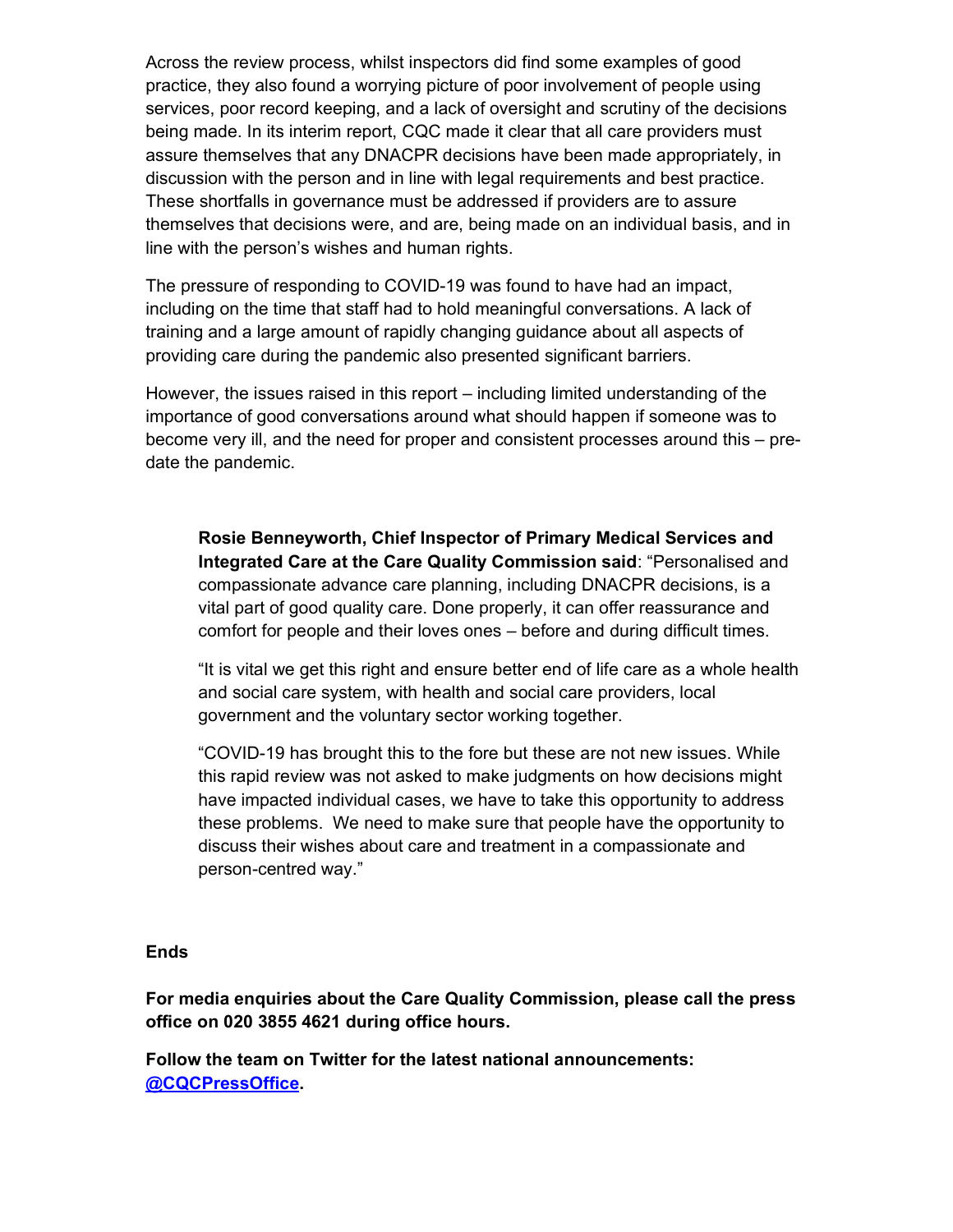Journalists wishing to speak to the press office outside of office hours can find out how to contact the team here. Please note: the duty press officer is unable to advise members of the public on health or social care matters.

### For general enquiries, please call 03000 61 61 61.

#### Notes to editors:

- Everyone should think and talk about how they would want to be supported and what matters most to them, if they became seriously ill or approached the end of their life. We're using #TalkEndOfLifeCare across social media, alongside Compassion in Dying who have launched their report 'Better understanding, better outcomes: what we've learned about DNACPR decisions before and during the Coronavirus pandemic'. Use this # and join the voice of providers, families and partners keeping this topic in the spotlight.
- Person-centred advance care planning, which may include the use of DNACPR decisions, is an important tool to help people have important conversations and record what matters most to them about the care they receive.
- In October 2020, The Department of Health and Social Care asked CQC to review how Do Not Attempt Cardiopulmonary Resuscitation (DNACPR) decisions were used during the coronavirus pandemic, building on concerns that CQC reported earlier in the year. In December 2020 we published an interim report based on intelligence received from people sharing their experiences, information from stakeholder groups, and a review of the existing guidance.
- To look at a range of ways of working and experiences, evidence was collected from a national information request to providers of adult social care, a national public survey, ongoing engagement with voluntary sector organisations working in the area and, seven areas were also selected for fieldwork to inform the final report:
	- o NHS Birmingham and Solihull CCG
	- o NHS Bristol, North Somerset and South Gloucestershire CCG
	- o NHS Cambridgeshire and Peterborough CCG
	- o NHS Morecambe Bay CCG
	- o NHS Sheffield CCG
	- o NHS South East London CCG with a focus on Greenwich
	- o NHS Surrey Heartlands CCG with a focus on East Surrey

As well as taking into account the information shared with us, these CCGs have been selected to cover a cross-section of areas and a mix of demographics so that the lessons we learn will be of value to people in health and social care across the country, wherever they are working.